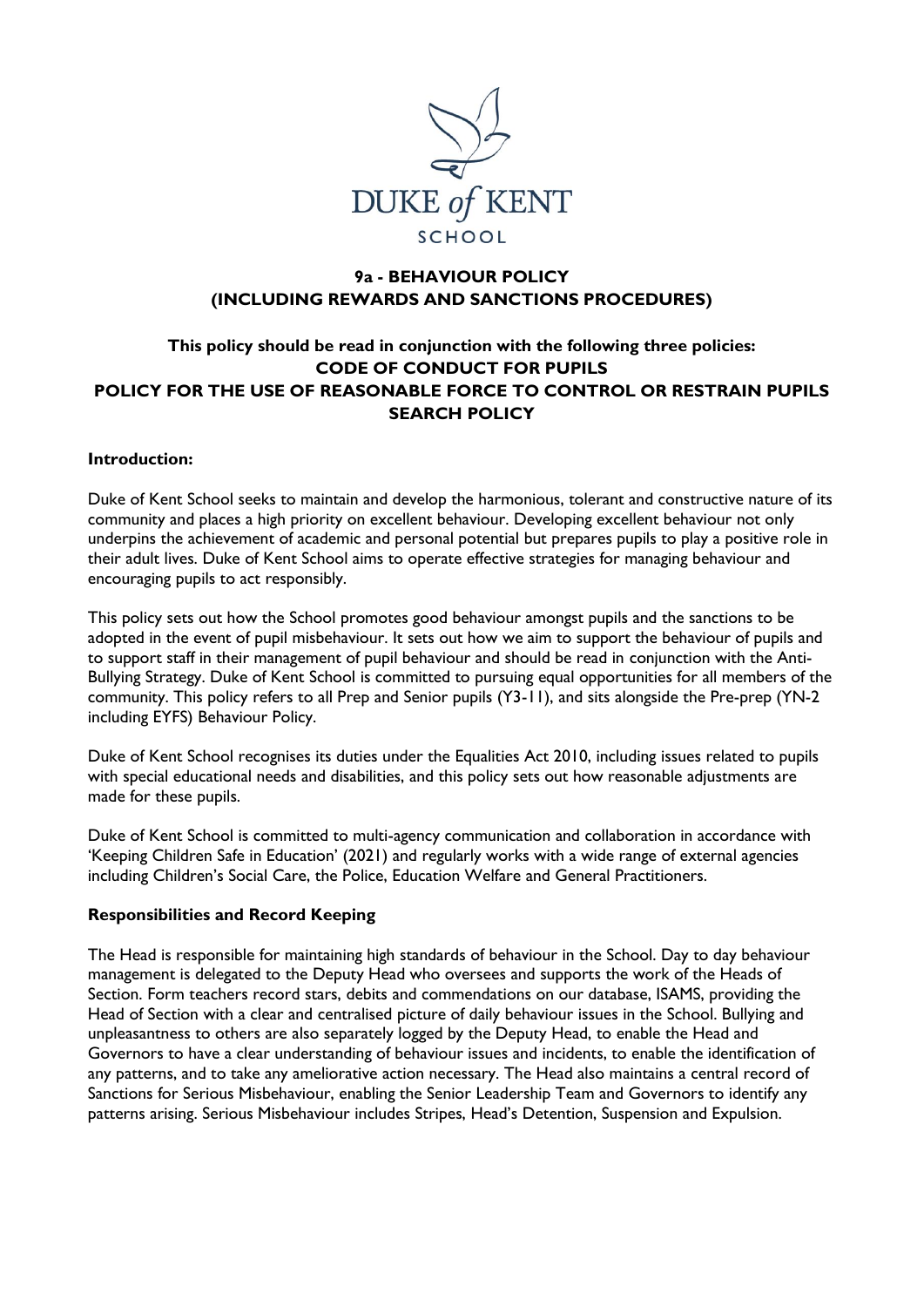# **1. Behaviour Expectations:**

1.1 All pupils at Duke of Kent School will be expected to understand and accept that good behaviour and discipline are essential to the efficient, safe and effective running of the School.

1.2 Pupils are expected to keep the School Code of Conduct. Pupils are welcome to discuss community rules with teachers and are encouraged to think about the reasoning behind them.

1.3 Pupils will be made aware of the five core values (Kindness, Effort, Respect, Responsibility, Honesty) and School Code of Conduct on entry to the School and will have termly reminders during Form Time with opportunities to discuss the application of these values. The five core values provide a basis to the younger students for their understanding of the School Code of Conduct.

1.4 If any pupil is in doubt about whether or not his or her actions contravene the School Code of Conduct, he or she must seek advice from any member of staff.

1.5 Disciplining Beyond the School Gate: Disciplining beyond the 'school gate' relates to the School's response to bad behaviour and bullying (including cyber-bullying) which occurs off the School premises and is reported to the School or is witnessed by a member of staff. There may be occasions on which a pupil's behaviour outside of School will need to be addressed, at the discretion of the Head, under the School's disciplinary procedures (sanctions).

The School Code of Conduct applies: at all times when pupils are engaged in School activities, whether on or off site and whether pupils are in School Uniform or 'home clothes'; when pupils are travelling to and from School; when pupils are in some other way identifiable as pupils of Duke of Kent School.

Misbehaviour at any time, whether in or out of School that could have repercussions for the safe running of the School, poses a physical or psychological threat to another pupil or member of the public or could adversely affect the reputation of the School may, at the discretion of the Head, be dealt with by the imposing of sanctions described in this Behaviour Policy, including temporary (suspension) and permanent (expulsion) exclusion. The Head will also consider whether it is appropriate to inform the Police of the pupil's behaviour. In addition the Head will consider whether the behaviour may be linked to the pupil suffering or being likely to suffer significant harm; if this is thought to be the case the Designated Safeguarding Lead will be notified and School Safeguarding Policy will be followed.

1.6 Bullying: Duke of Kent School values every individual in the community and believes each deserves to be treated with respect. Sensitivity to the feelings and needs of others is central to the School ethos. Bullying, including cyber-bullying, is absolutely contrary to the School ethos.

Duke of Kent School does not tolerate bullying and works actively to prevent bullying from happening. We seek to create an environment that significantly reduces the likelihood of bullying behaviour, educate pupils about bullying and cyber-bullying and aim to sustain a culture of excellent pastoral care and open communication in which incidents will be readily reported and will meet a constructive response.

Bullying can take place between any members of a community, irrespective of age, gender or role. It is necessary for the entire community to be vigilant, to report any concerns and to do all possible to prevent bullying from taking place. Further information about the School's approach to preventing and responding to bullying can be found in the Anti-Bullying Strategy.

# **2. Approaches to Behaviour:**

2.1 Corporal punishment of any kind is absolutely forbidden. No sanction should be designed to humiliate or intimidate, nor should punishment be excessive in its requirements.

2.2 All staff at Duke of Kent School have a role to play in promoting positive behaviour. Any member of staff who sees a pupil misbehaving should either tackle this directly or report it to the Form Teacher/Head of Section, as appropriate.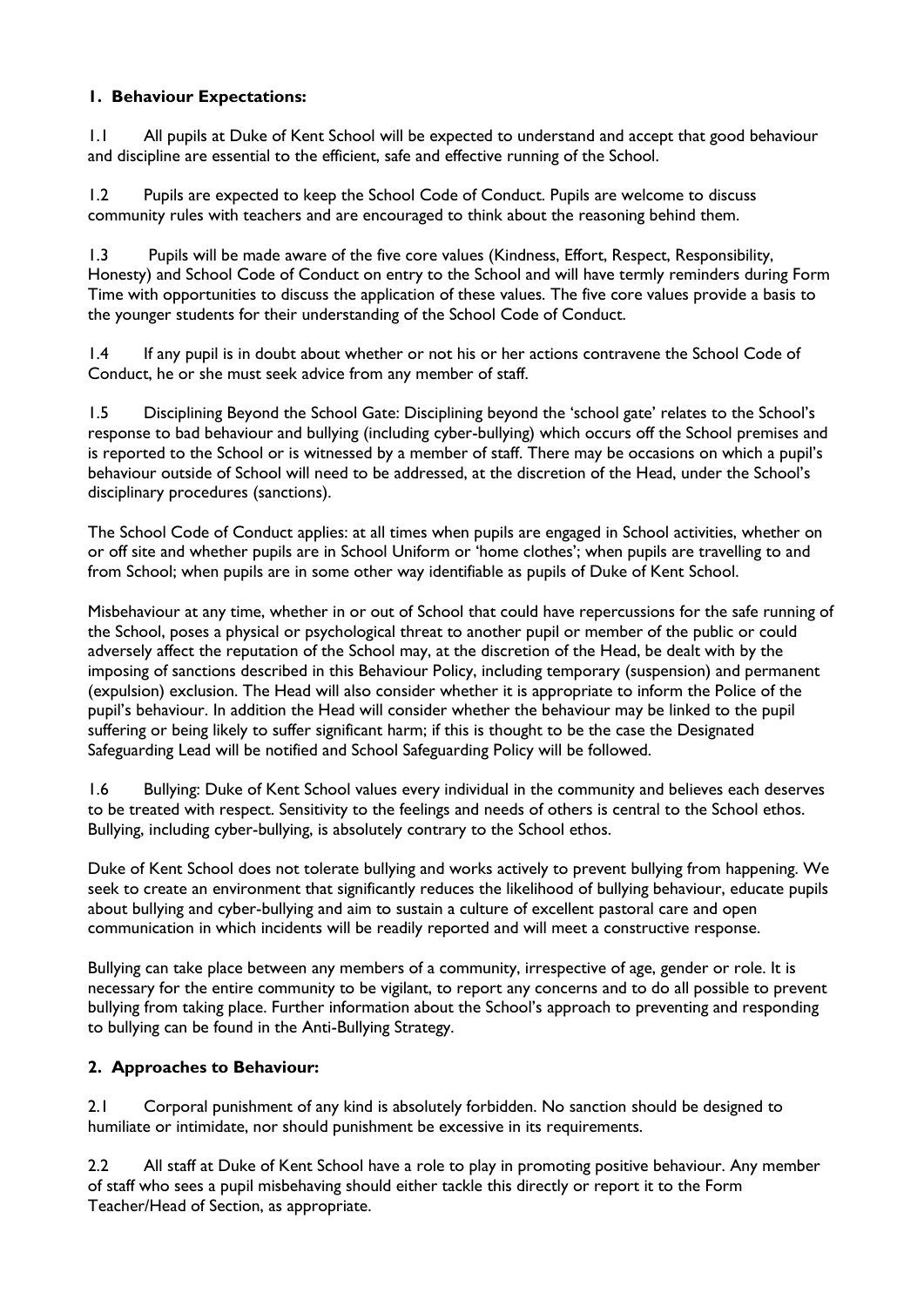2.3 Staff are expected to model appropriate behaviour at all times.

2.4 Positive behaviour will be promoted through the use of both Rewards and Sanctions; staff are reminded to use encouragement and reinforcement when pupils are demonstrating good behaviour.

2.5 Positive behaviour is essential if all pupils are to achieve their potential. Staff should have high expectations of behaviour, using the Rewards and Sanctions to respond to pupil behaviour and should seek advice and support from Heads of Department, Heads of Section and Senior Leadership Team when required.

2.6 Duke of Kent School highly values its relationship with parents and seeks to work with them when pupil behaviour falls short of expectations. Parents are always welcome to make an appointment to discuss pupil behaviour with a member of staff, usually the Form Teacher in the first instance.

2.7 Regular Staff Briefings and Weekly Senior Leadership Meeting all provide opportunities to raise and discuss pupil behaviour; in urgent cases staff should report any concerns directly to Head of Section or Deputy Head without delay.

2.8 Staff should take time to explain the reasoning behind behavioural expectations where possible. Pupils should be made aware that sanctions are designed to support pupils towards acceptable behaviour.

2.9 Effectiveness of behavioural approaches and the content of the Code of Conduct will be discussed at least annually by the Governing Body, Senior Leadership, at Staff Meeting and by School Council.

2.10 Staff will seek to inculcate self-discipline in pupils.

2.11 Duke of Kent School takes seriously its duties under the Equality Act 2010 and rewards and sanctions must be applied fairly and without discrimination; staff should consult the Head of Section or Deputy Head if they require any support or advice in this area.

2.12 Staff are reminded to be aware that pupils with Special Educational Needs and Disabilities (SEND) may need particular consideration in the areas of discipline, behaviour management, rewards and sanctions and staff must ensure that expectations are reasonable for and clearly understood by all pupils. Staff are encouraged to consult the Head of Section or Head of Learning Development whenever advice is required. SEND will be taken into account by the Head or her delegated representative when any decisions are made concerning pupils with SEND. Reasonable adjustments will be made to ensure that pupils are not discriminated against on the basis of their SEND in the areas of rewards and sanctions.

# **3. Rewards**

3.1 Stars (Y7 -11) are awarded for good work, helpful behaviour etc. They are recorded on ISAMS and monitored by Form Teachers. Stars go towards the awarding of certificates (Bronze, Silver, Gold) and prizes, at the end of each term. For pupils in Pre-prep and Prep School (YN – 6), stars are awarded for hard work and effort; Diamonds are awarded for kindness and helpfulness. Star and Diamond prizes are awarded at the end of term. Stars and Diamonds earned by pupils in Y3-11 also represent points towards the House Cup.

3.2 Commendations (Y7-11) are awarded at the discretion of members of staff, relating to excellence or exceptional performance (relative to the pupil's abilities), effort or service to the community, sport, music, drama and activities and are signed off by the Head of Senior School or the Head. Further awards are given to individuals, and to the House, who have received the most commendations in a term. Commendations also represent points towards the House Cup. Students are presented with Commendation badges on reaching certain milestones. (10, 20, 30 badges)

3.3 Rewards for attitude to learning – at the end of each term, Form Teachers review the Effort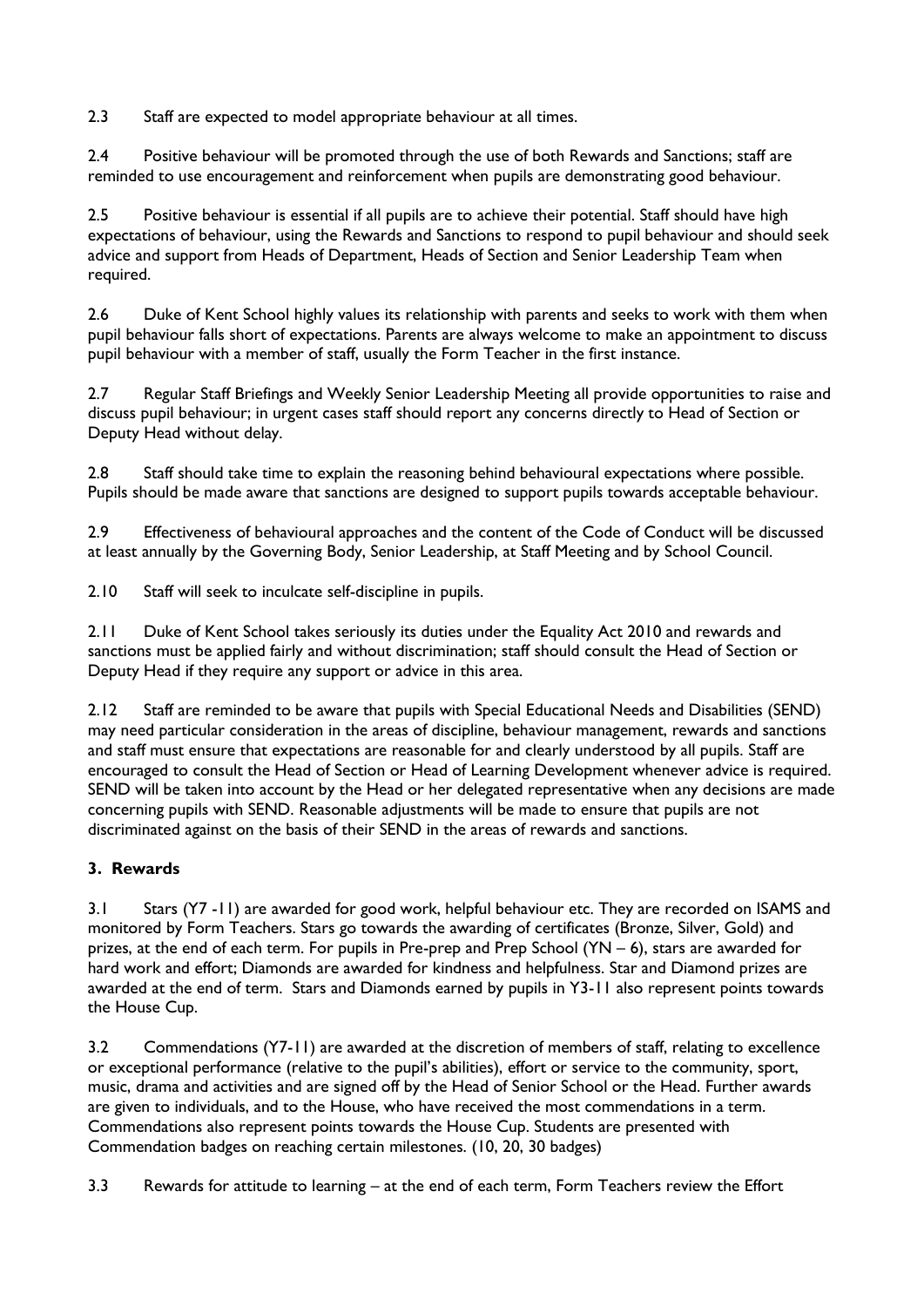Grades for their Form and propose three pupils to receive a certificate for attitude to learning which gives them a book token.

3.4 Academic prizes - At the end of the year, academic prizes are awarded in all year groups (coordinated by the Deputy Head, for attitude to learning). Yr 11 are awarded subject prizes at the end of the year.

3.5 Subject Postcards/Emails home – These can be sent to parents, as desired, by subject teachers to indicate some exceptionally good effort or achievement by pupils at any time of the term. These cards are kept by Heads of Department.

## **4. Sanctions**

#### 4.1 For Unsatisfactory work

Extra work may be set to be done in break times in the first instance. In the event of a repeat offence, please refer to the Section Head. If a teacher wishes to send work to be redone at home over the weekend, the pupil's Form Teacher and Head of Prep/Senior School should be informed.

#### 4.2 Report Card

In certain cases, children whose work, effort & achievement grades or behaviour are poor may be put on a Report Card. (See Head of Prep/Senior School)

#### 4.3 Debits and Detentions

These are given for minor offences such as lateness, forgetfulness and minor disobedience. It is usual to award the debit after warnings have been ignored rather than on the first offence. Debits are awarded via ISAMS.

For Prep pupils, two debits in one week lead to a 'Debit Detention' which involves missing afternoon break-time on Monday or Thursday. The Head of Prep informs the Form Teachers which members of their form need to report to the detention which is held from 12.30pm to 1.00pm. Repeat appearances in Debit Detention are followed up by the Head of Prep.

In Senior School two debits in a week also incur a detention; parents are informed when this occurs. Seniors attend Detention during Friday lunchtime. The Head of Senior School monitors senior debits. Four detentions in a single term, result in a Head's Detention. Head's Detention is run on Friday evening, by arrangement with parents, by the Head or a member of the Senior Leadership Team.

Debits are reviewed annually by the Head of Senior School and School Council.

## 4.4 Stripes

These are given for more serious breaches of discipline (e.g. fighting, rudeness or lying to Staff, breaking of the School Rules.) The pupil should be informed of the stripe which is then written up on ISAMS. The giving of a stripe is followed up by Form Teachers and Heads of Prep and Senior School. Parents must be informed.

A stripe will usually be given by the Head of Section or a member of the Senior Leadership Team. If a teacher is in doubt about which punishment is most appropriate on a given occasion, the Head of Prep or Senior School or the Deputy Head should be consulted. A detention may also be given at the discretion of the Head of Section.

## 4.5 Confiscation

When a teacher takes away a piece of property belonging to a pupil because it is being used dangerously or inappropriately (eg ball in classroom):

\* a reason will be given for the confiscation and a date when the item may be collected from (e.g. next day, end of week)

\* the object must be labelled and kept somewhere safe. A box for this purpose is located in the Staff Room. Valuable items should be handed to the Deputy Head for safe-keeping.

\* if appropriate the item may be returned to the pupil's parents.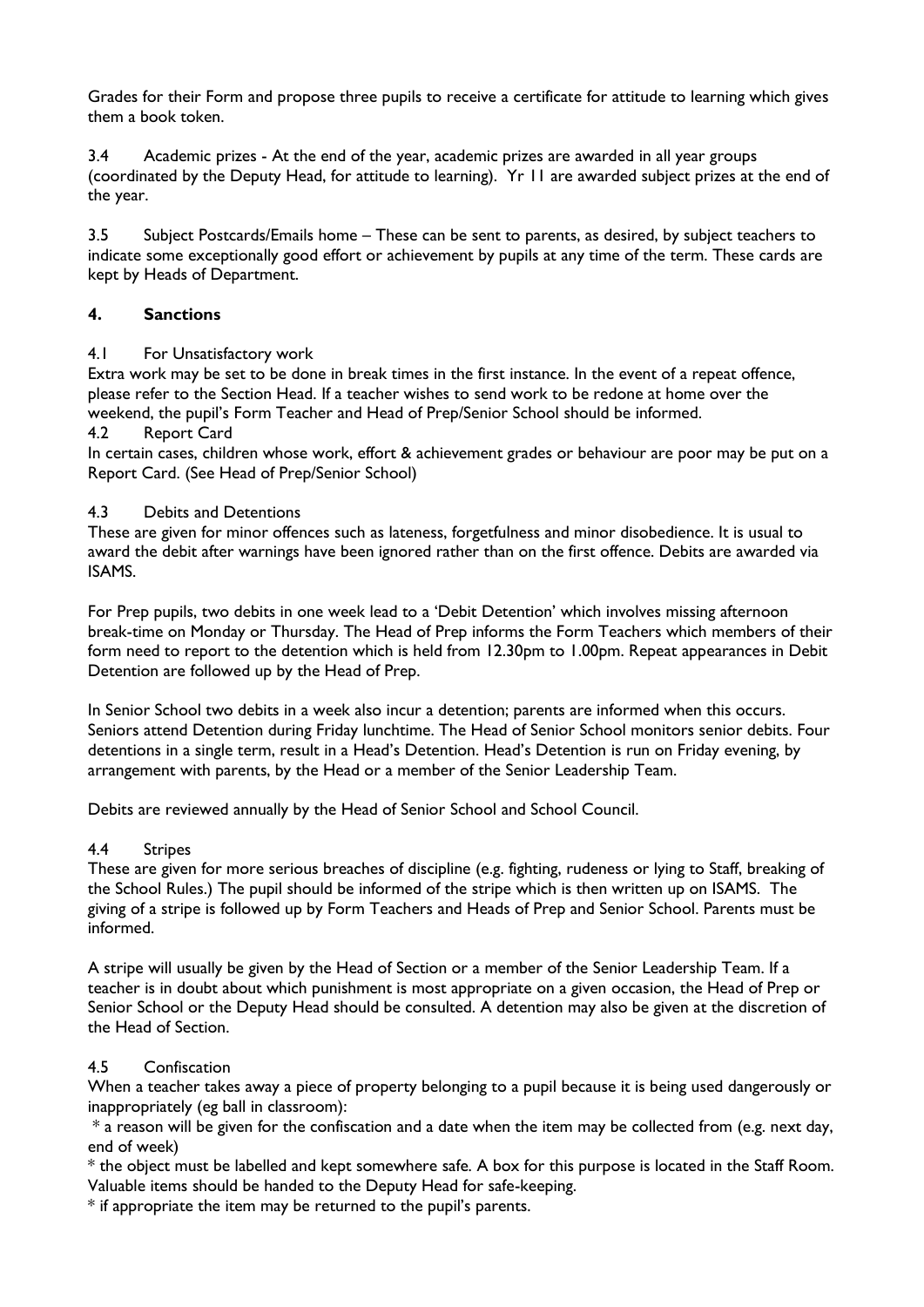## 4.6 Pupil removal

If a pupil's behaviour deteriorates to such an extent that a teacher feels it necessary to have the pupil removed from the room, the pupil should either be sent to the Head of Prep/Senior School or to the Deputy Head who may keep the child with their class for the rest of the Period, or another child should be sent with a note to the School Office to ask for Senior Leadership assistance.

# 4.7 Free time isolation

If a pupil's behaviour is deemed to be of risk to other pupils during break time or lunch time due to a transgression, they may be placed on free time isolation. They will then sit with a member of the senior leadership team during non-lesson time. Their parents will be informed and it will be added to their record.

# **5. Serious Misconduct Arrangements**

5.1 In the event of serious and/or repeated transgressions of rules, the School may from time to time suspend or exclude a pupil, either temporarily or permanently. Serious misconduct will require investigation and interview. The Head of Section should consult with the Deputy Head who will decide who should conduct the meeting.

The pupil should be brought to an office with, where possible, two members of staff present, one of whom will conduct the interview; the other will make notes. Where appropriate, the pupil will be asked to give a written account of the incident. While waiting to be interviewed the pupil may be segregated but must be made as comfortable as possible, accompanied or regularly visited by a member of staff, given access to a lavatory and appropriate food and drink.

Where investigation suggests that suspension or exclusion may be an appropriate response, a Disciplinary Meeting will take place. This will be convened by the Deputy Head (or another member of the Senior Leadership Team instructed by the Head). Should the Deputy believe that the incident may lead to a suspension, or a possible permanent exclusion (expulsion), parents will where possible be alerted at this stage.

## 5.2 Disciplinary Meeting Procedure

a. Documentation: The Deputy Head or Head of Section will ensure that the Head has the following documents available at the Disciplinary Meeting:

- A statement of the points of complaint against the pupil
- Written statements and notes of evidence related to the complaint and any relevant correspondence
- Notes from the initial investigation meeting
- The pupil's school file
- The relevant policies and procedures

b. Attendance: The pupil and the pupil's parents if deemed necessary may be asked to attend the Disciplinary Meeting with the Head at which the Deputy Head and Head of Section will explain the circumstances of the complaint and the investigation. The pupil will be given the option of having the Form Teacher present. The pupil and parents, if present, will have an opportunity to state their side of the case. Members of staff will be on hand to join the meeting if needed and their statements will be disclosed but in most cases the anonymity of pupils will be preserved where possible.

- c. Disciplinary Meeting proceedings:
	- The complaints: the Head will consider the complaints and evidence, including any statements made on behalf of or by the pupil. Unless the Head considers further investigation is required, she will decide whether the complaint has been sufficiently proved.
	- The sanction: If the complaint has been proved the Head will outline the range of disciplinary sanctions possible. The pupil and parents, if present, will have an opportunity to make a further statement. The pupil's disciplinary record will be taken into account. The Head will present a decision with reasons, usually within 24 hours.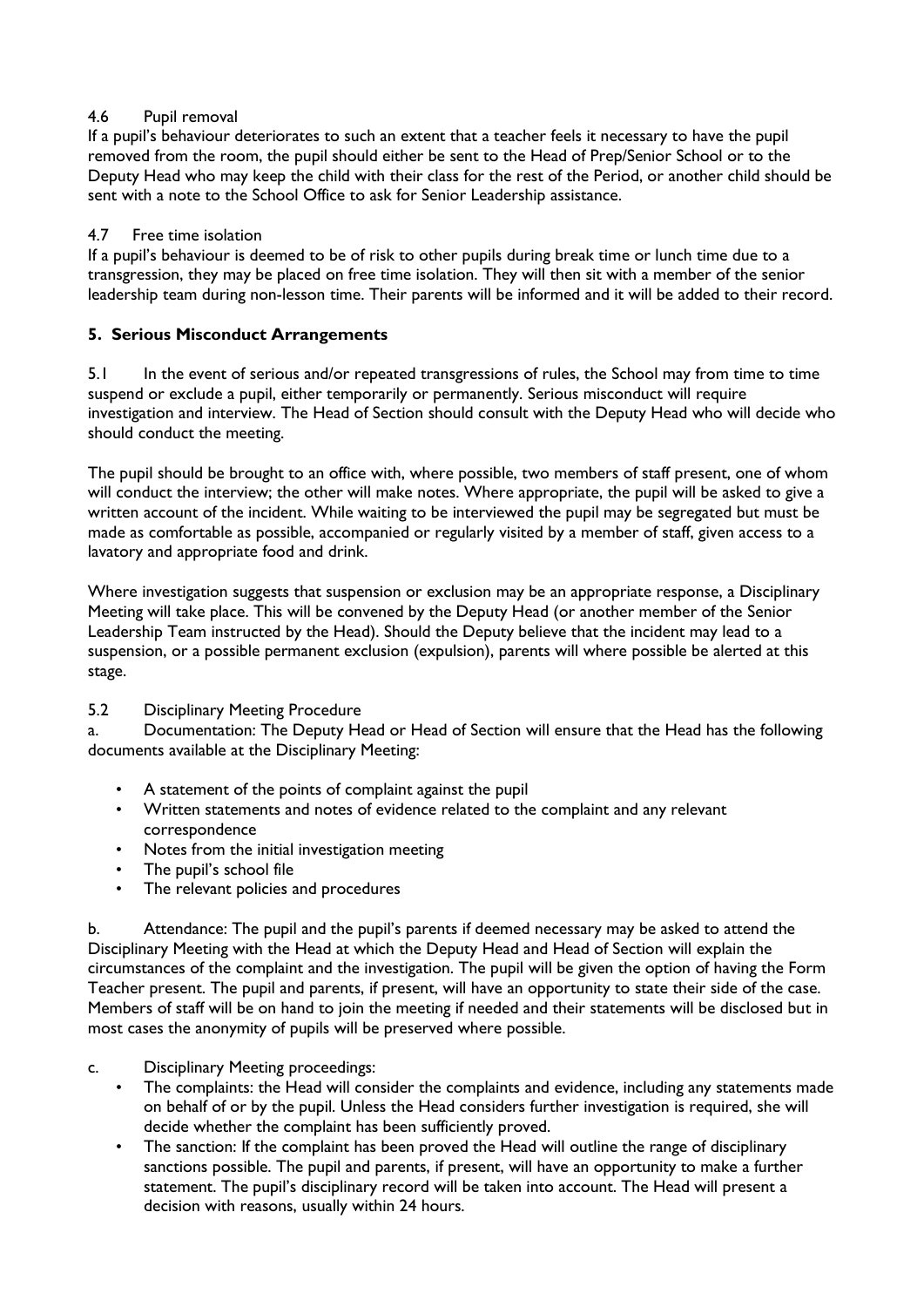- Leaving status: If the Head decides a pupil must leave the School, she will usually consult with a parent before deciding on the pupil's leaving status. If the Head believes that the pupil should leave the School, she will consult with the Chairman of Governors.
- Delayed effect: The decision to expel a pupil will take effect 72 hours after the decision was first communicated to a parent. Until then, the pupil shall remain suspended. If within 72 hours the parents have made a written application for a Review by the Governors, the pupil will remain suspended until the Review has taken place.
- Suspension pending investigation: If, following the Disciplinary Meeting, further information or investigation is required by the Head, a pupil may be suspended pending investigation, usually for no more than 5 days.

# **6. Suspension**

Depending on the seriousness of the infringement, pupils may be placed in internal suspension (school based) or be suspended (time away from school) for up to 3 days. The following offences are likely to be met with suspension (note: this list is not exhaustive but should be taken as a guide):

Consuming alcohol or other intoxicants; drunkenness; violent behaviour; bullying; racism; sexism; bringing the School into disrepute; failure to attend Senior Detention; tampering with fire-fighting or safety equipment; vandalism or improper use of School facilities and resources; misuse of the internet or other media devices; breaches of the Acceptable Use policies; disruption of lessons or other School events; bringing into School offensive weapons or pornography; recurring offences; rudeness to staff; persistent 'low level' infractions, publishing offensive or damaging information on the internet about the school, staff or pupils; sexual harassment; theft; repeated smoking; buying or selling without permission; truancy; unsafe behaviour.

A reintegration plan will be put into place upon return of the pupil to School and will be implemented and monitored by the Heads of Section.

## **7. Expulsion**

7.1 The following offences are likely to result in a recommendation to expel (note: this list is not exhaustive but should be taken as a guide): Repetition of the above suspension offences; using or supplying drugs or other intoxicants; theft; serious unprovoked physical assault, extreme hostility to or intimidation of a pupil or member of staff; repeated suspension; arson; behaviour which threatens the safety or wellbeing of others; breach of a behavioural or attendance contract.

7.2 If the Head believes it to be in the best interests of the School and/or the pupil, she may ask parents to 'withdraw' a pupil from the School.

7.3 Wherever possible, the School will assist the pupil's family in finding another school.

7.4 An appeal procedure is available to parents following a decision to expel.

## **8. Appeal**

8.1 Should a pupil's parents wish to appeal against the decision they should lodge a written statement within 72 hours with the Clerk to the Governors, who will forward it to the Chair of Governors. During the appeal process the pupil will remain suspended.

8.2 The Chair of Governors will convene a committee consisting of 2 governors and someone independent of the School, chaired by a governor who has not been involved in the complaint.

8.3 This committee will usually review the case within 10 working days of the receipt of the appeal letter.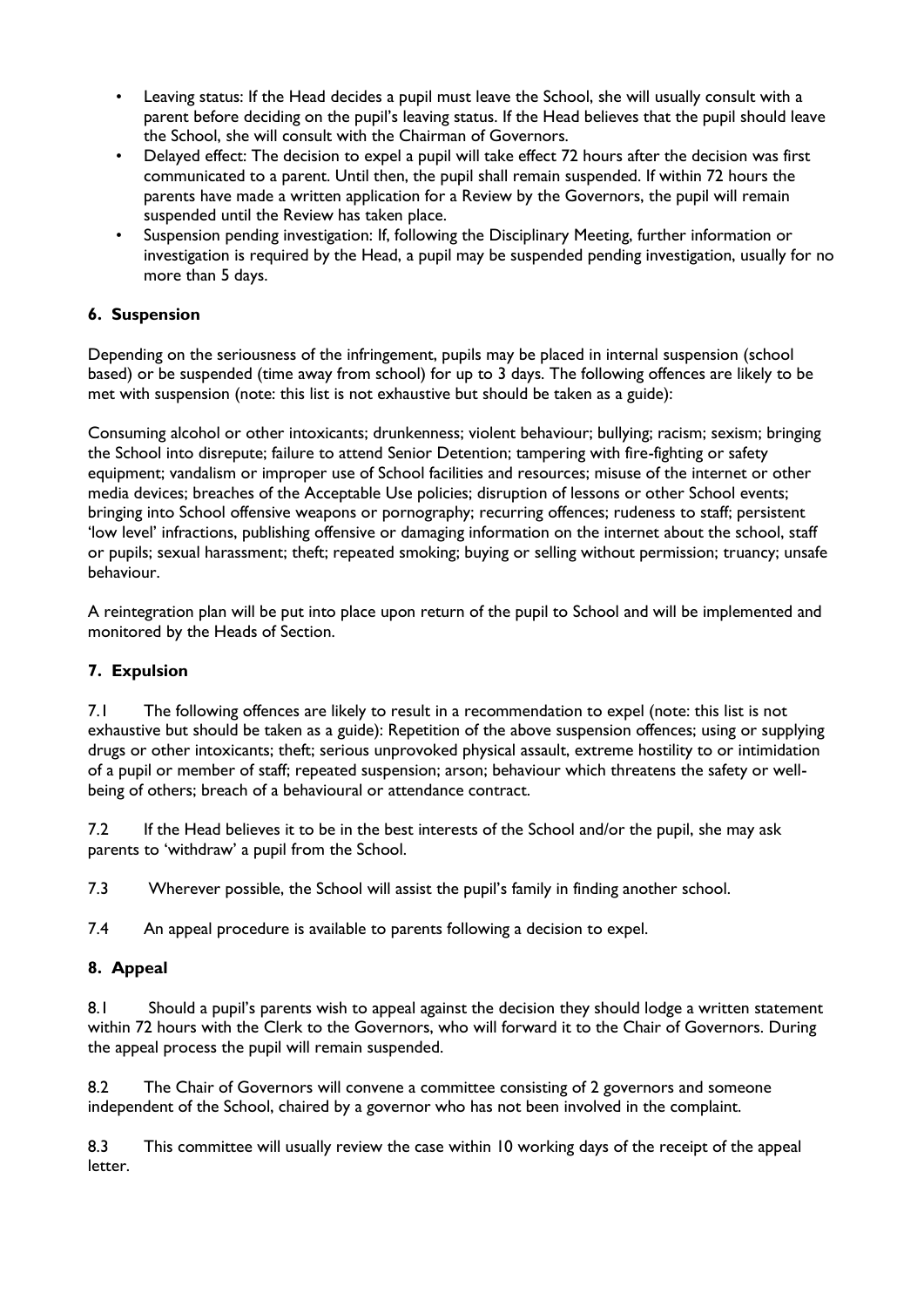8.4 The Governors' Committee will review all written evidence and may interview the Head, Deputy Head, Head of Section, relevant staff, the pupil and parents.

8.5 A written decision will usually be sent to parents within 48 hours of the hearing.

# **9. Malicious Allegations**

Duke of Kent School places the highest priority on safeguarding and promoting the welfare of its pupils. In the event that an allegation of abuse against a member of staff brought by a pupil is found to be malicious after investigation, sanctions, which may include temporary or permanent exclusion, will be applied by the Head in consultation with the Chairman of Governors.

# **10. Support Systems for Pupils and Transition Arrangements**

10.1 All teachers play a role in supporting pupils with their behaviour and Form Teachers have a particular responsibility to provide such support. The School recognises the vital importance of homeschool partnership; close communication with parents plays an essential role in supporting pupils in their behaviour. Where the standard behaviour arrangements have not swiftly proved effective, the Head of Section may ask parents to attend to discuss a Support Plan designed to improve the situation; the pupil concerned will wherever possible play a central role in any such discussion.

10.2 Form Teachers, Heads of Section, the Wellbeing Co-ordinator and Nurses are readily available to discuss any behaviour issues that may be causing concern to a pupil or parent.

Pupils have access to the Wellbeing Coordinator who is trained and experienced in cognitive behavioural therapy. Pupils who choose to use this service may self-refer or the recommendation can come from families or teachers.

10.3 The School seeks to support pupils by recognizing any improvements they make in behaviour. For example, a pupil who has been sanctioned for serious misbehaviour might be sent to the Head to be congratulated on successful completion of a Support Plan or after a period of particularly good behaviour.

10.4 Transition, both on arrival and departure, and between sections of the School, can prove challenging for many pupils and the School is alert to behaviour issues arising from anxiety or unfamiliarity with the context. Good induction, and close communication where necessary with previous schools, with families and with the pupils themselves, play an important role in supporting pupils during transition. Heads of Section (supported by the Head of Y7 Transition) oversee and support transition.

**Person Responsible for this policy: The Deputy Head Reviewed: November 2021 Next Review: September 2022**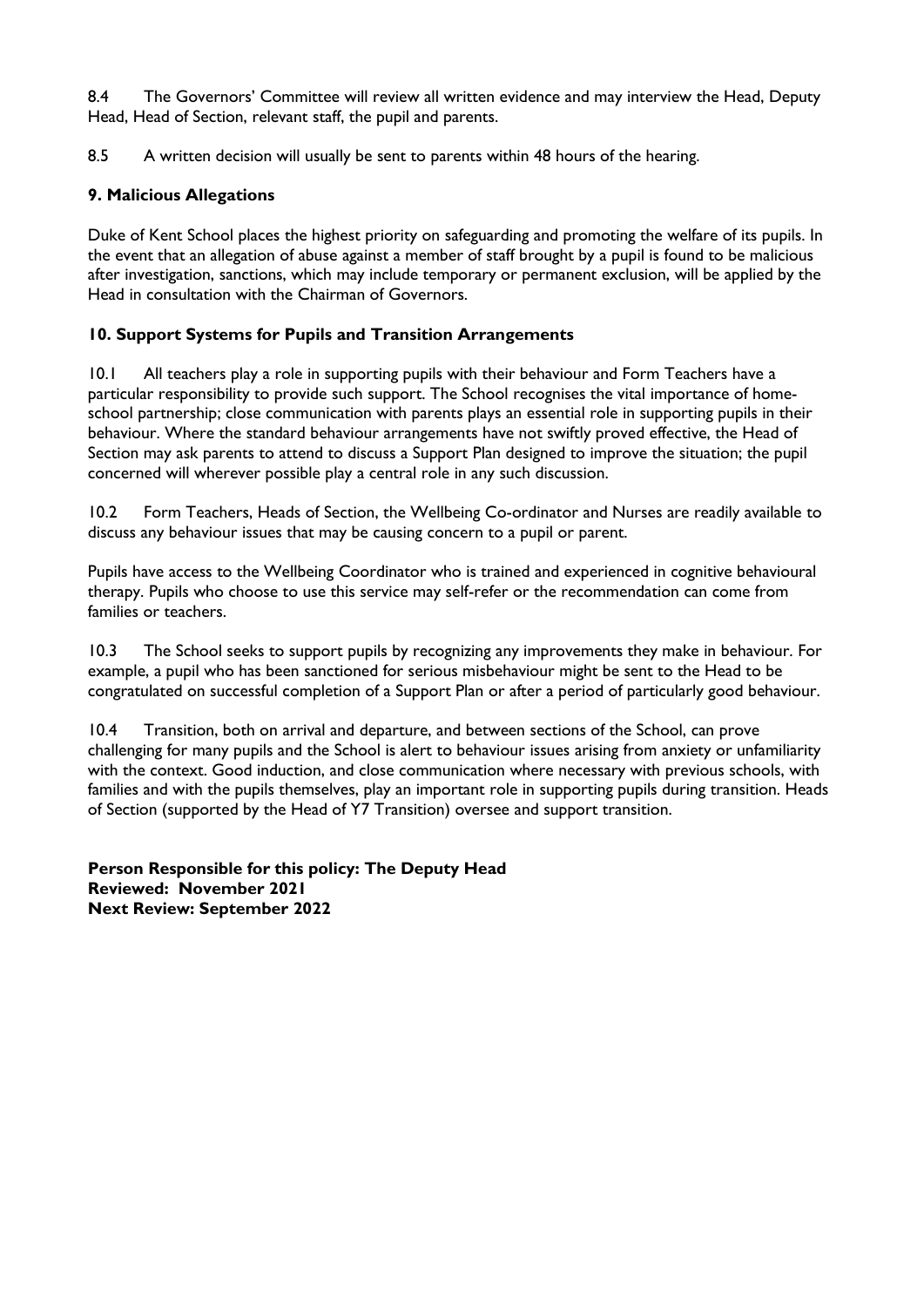## **Pre-prep (including EYFS) Behaviour Management Statement of Aims and Procedures**

**This document should be read in conjunction with the Duke of Kent School Safeguarding Policy and Pupil Code of Conduct.**

**The named person with responsibility for behaviour management in EYFS is the Head of Prep and Pre-prep.** 

#### **Statement of intent**

Duke of Kent School Pre-prep believe that children flourish best when their personal, social and emotional needs are met and where there are clear and developmentally appropriate expectations for their behaviour.

## **Aim**

We aim to promote positive behaviour and to help the children understand and respect the needs and rights of others.

## **Key Principles**

- Staff will provide a positive model of behaviour by treating children, parents and one another with friendliness, care and courtesy
- We expect all members of our setting children, parents, staff, volunteers and students to keep to the guidelines, requiring these to be applied consistently
- The process of inducting new staff involves reading our Behaviour Policy
- We ensure praise is given when it is due, modelling and highlighting positive behaviours. We are aware that pupils with Special Educational Needs and Disabilities (SEND) may need particular consideration in the areas of discipline, behaviour management, rewards and sanction and staff are encouraged to consult the Head of Prep and Pre-Prep or Head of Learning Development (SENCO – Special Educational Needs Co-ordinator) whenever advice is required. Reasonable adjustments are made for pupils with SEND.
- We work in partnership with children's parents who are able to discuss their children's behaviour with any member of staff. Staff may choose to raise concerns about behaviour with a child's parents and to decide alongside the parent how to respond appropriately
- We recognize that codes for interacting with other people vary between cultures and require staff to be aware of - and respect - those used by all at the school
- We will explore events occurring in the run up to poor behaviour and, if needed, further help will be sought from the Early Years Advisory Team and an Individual Behaviour Plan (IBP) will be produced in consultation with the child's parents.

## **Positive strategies for negative behaviour**

Staff use positive strategies for handling any inconsiderate behaviour, by helping children find solutions in ways which are appropriate for the children's ages and stages of development. Such solutions might include negotiation, intervention, diversion and distraction.

- We aim to be calm, patient and consistent when responding to children's inconsiderate behaviour
- We ensure that there are enough resources and sufficient activities available so that children are meaningfully occupied
- We positively affirm considerate behaviour such as kindness and willingness to share
- We support each child in developing positive self-esteem, confidence and feelings of competence
- We support each child in developing a sense of belonging in our group, so that they feel valued and welcome
- We avoid creating situations in which children receive adult attention for negative behaviour
- When children behave in inconsiderate ways, we help them to understand the outcomes of their actions and support them in learning how to cope more appropriately
- Any time a child is asked to sit out an activity, or classroom, due to inappropriate behaviour, they will always be supervised by staff
- In line with the Law, we never use physical (corporal) punishment at the School. Children are never threatened with this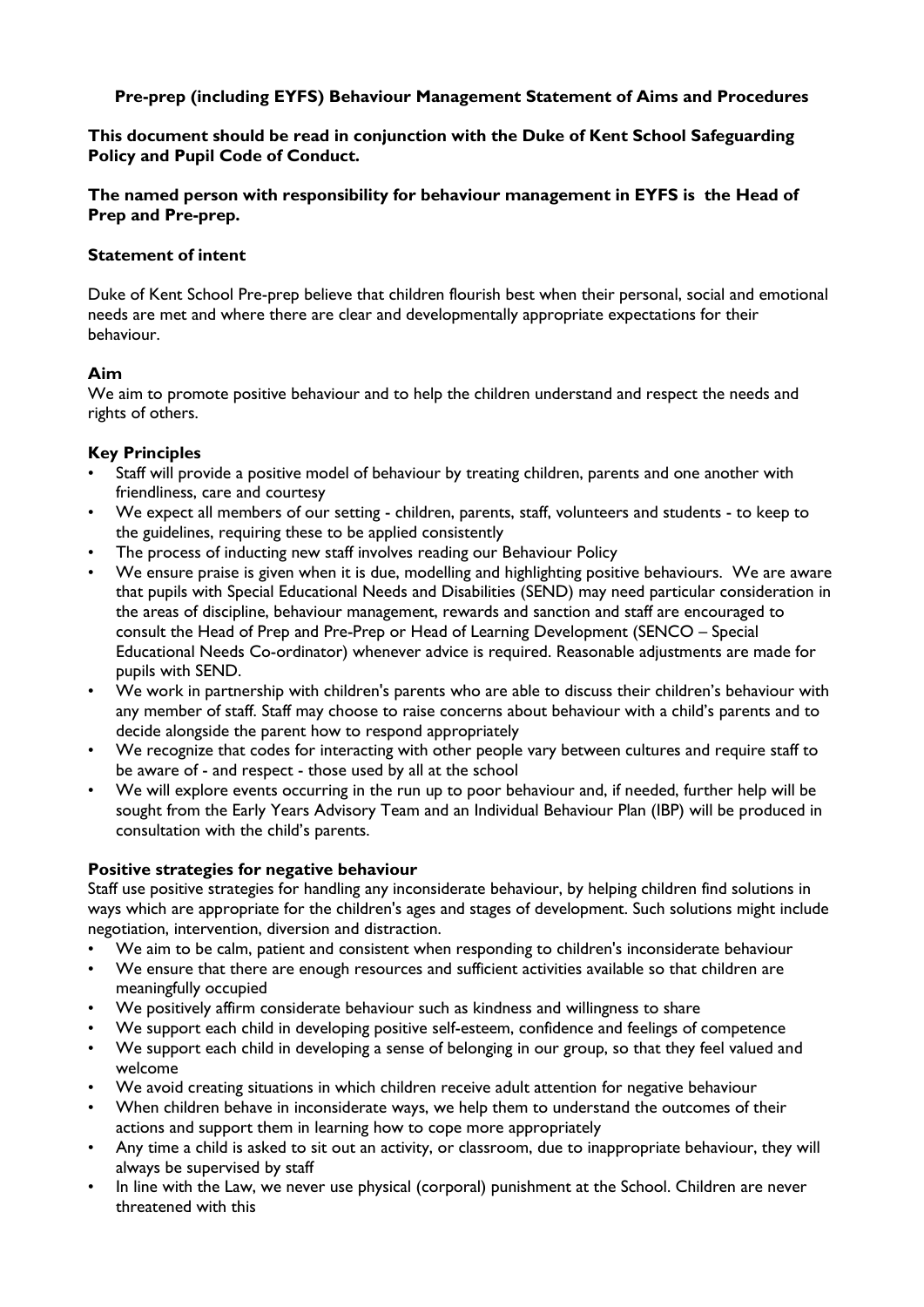- We do not use techniques which single out and humiliate individual children
- We use physical intervention, such as removal or restraint, only as a last resort and only to prevent injury to themselves, other children or adults. Details of such an event (what happened, what action was taken and by whom, and the names of witnesses) are brought to the attention of the Head of Prep and Pre-prep. An incident sheet is completed and they are recorded in the child's personal file. The child's parent is informed on the same day. The Head is also informed
- In cases of serious misbehaviour, such as assault, racial or other abuse, we make clear immediately the unacceptability of the behaviour and attitudes, by means of explanations rather than personal blame Any issues arising will be discussed immediately with the child's parents

## **Procedure for Behaviour Management in Duke of Kent Pre-prep Department (including EYFS)**

## **Rewards Procedure**

Pupils are informed of, and provided regular opportunities to discuss, the School Values: Honesty, Kindness, Effort, Respect and Responsibility. Values Certificates are awarded by the Head of Prep and Preprep for exceptional examples of these behaviours.

Pupils can earn Stars for hard work and effort and Diamonds for helpfulness and kindness. Pupils can be awarded these by staff, their peers and themselves. Each child has a reward chart, kept in their tray, on which Stars and Diamonds are recorded

# **Sanctions Procedure**

Following any instance where a pupil's behaviour does not meet School expectations, the Class teacher will speak to the child. The following sanctions may also be put in place:

- 1. The child will be moved or asked to sit out of an activity.
- 2. The child will miss five minutes of playtime.
- 3. If repeated, the child will be sent to speak to the Head of Prep and Pre-prep or Pre-Prep Coordinator.
- 4. If repeated again, the child may be sent to speak to the Head of School or another member of the Senior Leadership Team.

Behaviour that does not meet expectations or falls short of our School Values will be talked about in PSHE/Form Time. No individual child's name will be mentioned or individual incident, but talked about in general terms.

In the event of extreme or repeated bad behaviour, details will be written onto an incident sheet and parents will be informed.

Specific behaviour intervention designed to support and promote positive behaviour will be introduced as required on an individual basis; parents will be kept informed.

## **Persistent negative behaviour and bullying**

We take persistent negative behaviour and bullying very seriously. We define bullying as behaviour by an individual or group, repeated over time, that intentionally hurts another individual or group either physically or emotionally. For further information regarding our approach to anti-bullying, please refer to the Antibullying Strategy policy.

## **Temporary and Permanent Exclusions**

In the event of serious and/or repeated transgressions of rules, the School may from time to time exclude a pupil, either temporarily (suspension) or permanently (permanent exclusion). A formal written record will be made of any exclusion.

Please see the Behaviour Policy for full details of the School's approach to temporary and permanent exclusions. The Head will administer any temporary exclusion ('suspension'), after due consideration and consultation with the Head of Prep and Pre-Prep.

Permanent exclusions would only take place after consultation with the Chairman of Governors and after the parents or guardians of the pupil(s) involved had been reminded of the School's Complaints Procedure.

#### **Person responsible for this policy: Head of Prep and Pre-prep Reviewed: November 2021 Next review date: September 2022**